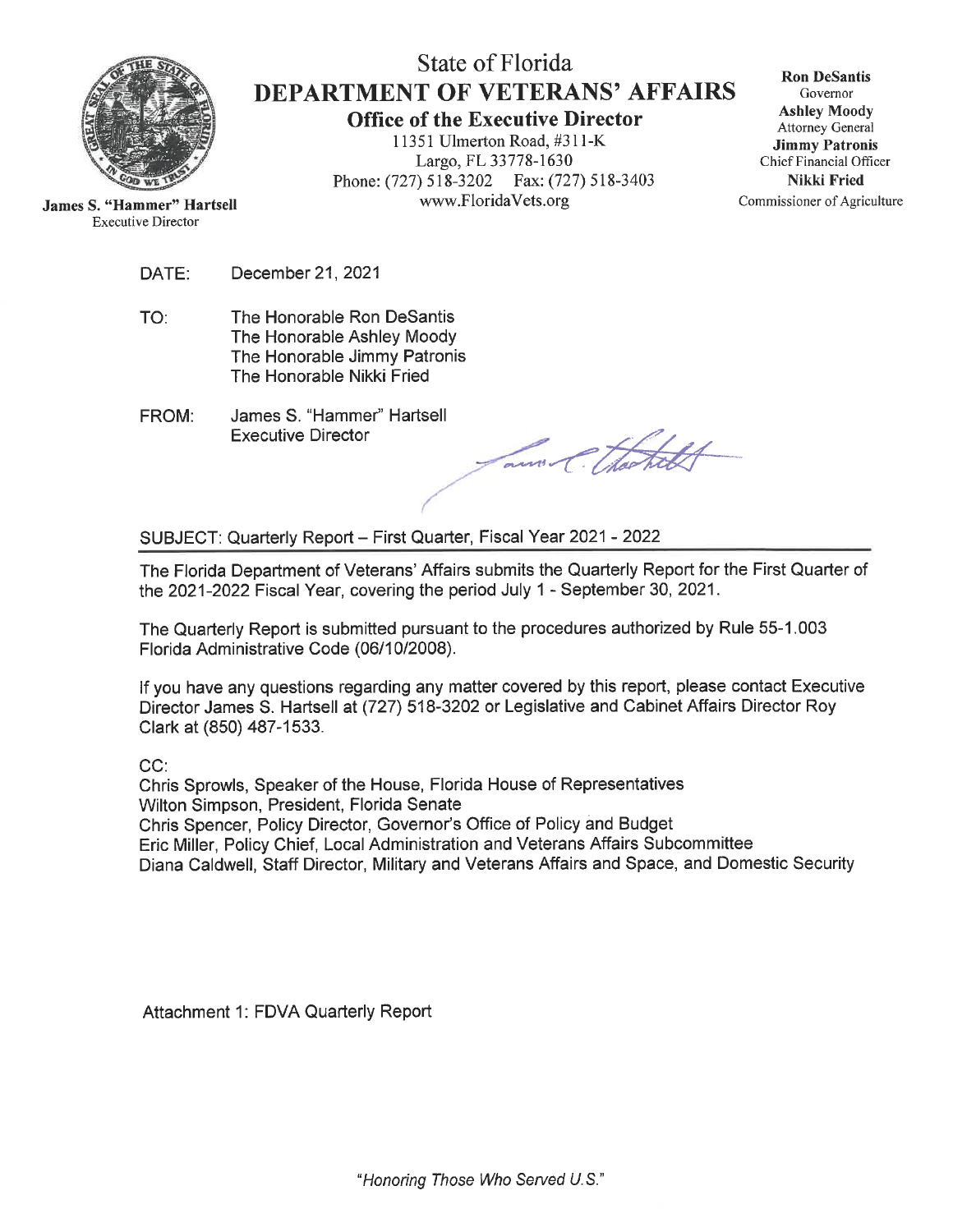#### **ATTACHMENT 1** FLORIDA DEPARTMENT OF VETERANS' AFFAIRS FIRST QUARTER REPORT July 1 – September 30, 2021

This report covers the activities of the Florida Department of Veterans' Affairs (FDVA) for the First Quarter of the 2021-2022 Fiscal Year.

# **1) Florida Department of Veterans' Affairs Administrative Highlights**

# **a) Current Issues/Concerns**

# **i) Executive Direction:**

On August 27, the Florida Department of Veterans' Affairs (FDVA) celebrated an Open House for the Ardie R. Copas State Veterans' Nursing Home (SVNH) in Port St. Lucie. The following Legislators and Government Official joined FDVA for the Open House ceremony:

- The U.S. House of Representative Brian Mast
- The U.S. House District Director Jordan Sejour represented Representative Brian Mast.
- The U.S. House Outreach Coordinator Angel Robertson represented Representative Brian Mast.
- The U.S. Senate Regional Director Greg Lanowski represented U.S. Senator Marco Rubio.
- The VA Sunshine Healthcare Network (VISN) 8 Director Dr. Miguel H. LaPuz
- Florida Senator Danny Burgess
- Florida Senator Gayle Harrell
- Florida Senator Tom Wright
- Florida Representative John Snyder
- Florida House Legislative Assistant Kaley Adams represented Florida Representative Dana Trabulsy.
- Florida Health Care Association (FHCA) Secretary Julie Ann Kemman
- FHCA Public Relations & Communications Professional Kristen Knapp
- Department Of Health (DOH) Nursing Director Angela Roberson
- DOH County Health Department Administrator Clint Sperber
- Florida Department Of Management Services Secretary J. Todd Inman
- DMS Director Of Real Estate Tom Berger
- DMS Deputy Secretary of Business Operations Patrick Gillespie
- DMS Deputy Director of Legislative Affairs Sam Kerce
- DMS Construction Projects Consultant Manager Kurt Michaels



The completion and opening of the new State Veterans' Nursing Homes is a primary goal of Governor DeSantis' list to improve service for veterans in Florida. With the Ardie R. Copas SVNH, the skilled nursing care capacity has expanded to 840 beds for elder and disabled Florida veterans.

Executive Director James "Hammer" Hartsell appointed Robert "Bob" Asztalos as Deputy Executive Director of the Florida Department of Veterans' Affairs. FDVA's new Deputy Executive Director has served as Chairman of the Board of Directors for the Florida Veterans Foundation, Vice President of Fleet Reserve Association, Chief Operating Officer for Medical Equipment and Supplies of America and Chief Lobbyist for the Florida Health Care

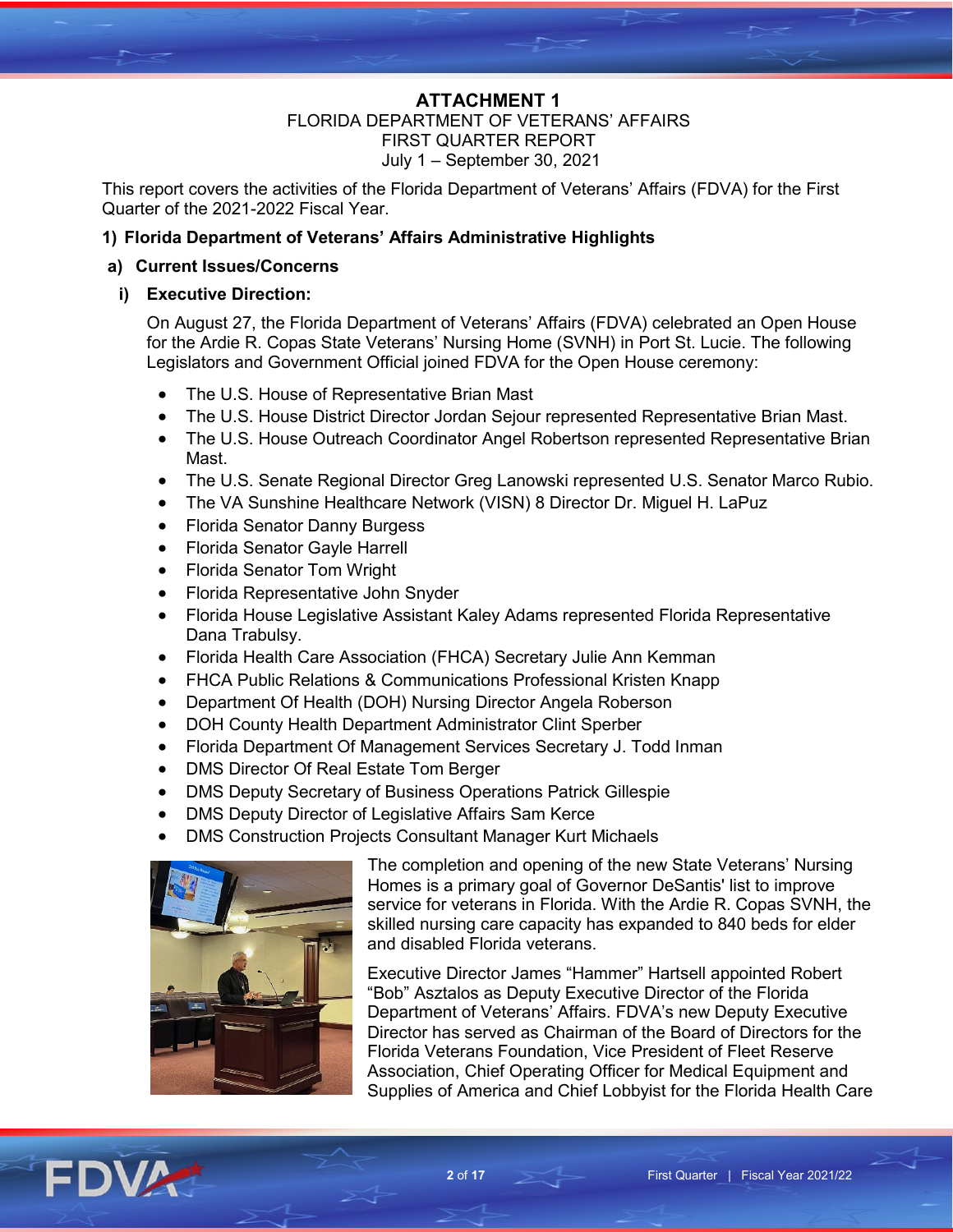Association. He also served in Washington, D.C., as a Senior Congressional Affairs Representative for the American Health Care Association, Associate Director of Government Affairs with American Physical Therapy Association and Legislative Specialist with the Wilmer, Cutler and Pickering law firm. With his wealth of knowledge and experience in healthcare, Deputy Executive Director Asztalos leads the State Veterans' Homes (SVH) with healthcare operations. Furthermore, he is also unveiling an effort to increase revenues for FDVA.

On July 15, FDVA Directors at the Largo office welcomed the new Deputy Executive Director. Director Asztalos also conducted introductory site visits to the following State Veterans' Homes.

- On July 14, the Clyde E. Lassen SVNH in St. Augustine and Emory Bennett SVNH in Daytona Beach.
- On August 18, the Lake Baldwin SVNH in Orlando.
- On August 25, the Baldomero Lopez SVNH in Land O' Lakes.
- On September 2, the Clifford Sims SVNH in Panama City.
- On September 16, the Robert H. Jenkins Jr. State Veterans' Domiciliary Home in Lake City. That afternoon, he also met with the FDVA Field Office Staff located at the VA Medical Center in Lake City.
- On September 29, the Clyde E. Lassen SVNH in Saint Augustine.

Chief of Staff Alfred "Al" Carter also conducted a site visit of the Robert H. Jenkins Jr. SVDH in Lake City on July 22.

Executive Director Hartsell conducted a site visit of the Emory L. Bennett SVNH in Daytona Beach on July 27.

Executive Director Hartsell briefed the Governor's Executive Office on veteran-related challenges and resources. He also coordinated meetings with the Governor's Chief of Staff and Governor's Deputy Chief of Staff to provide continuous updates on the department's challenges, actions, and construction progress of the two new State Veterans' Nursing Homes. In addition, Executive Director Hartsell ensured to the Cabinet members that the department was working in concert with legislative goals, missions and intent.

Deputy Executive Director Asztalos coordinated guidance and support with the FDVA Budget Bureau and Veterans Florida for the FDVA budget request for FY 2022-23.

Executive Director Hartsell and State Veterans' Homes Director Connie Tolley attended the National Association of State Veterans Homes (NASVH) Annual Conference in Biloxi, Mississippi, during August 8-13.

Executive Director Hartsell briefed senior leadership on the department's COVID-19 protocol and vaccine distributions, agency budget, legislative updates, and operational challenges at weekly Board of Directors meetings.

On September 8, Deputy Executive Director Asztalos and Chief of Staff Carter coordinated the Way Ahead meeting with the State Veterans' Homes. At the meeting, the Chief of Staff informed the facilities staff about the new mandate of the COVID-19 vaccination policy for the healthcare staff. In addition, FDVA provided COVID-19 vaccinations to the staff and veteran residents at each facility and continuously encouraged unvaccinated staff to receive vaccines.

Communications and External Affairs Director and Emergency Coordinating Officer Steve Murray provided continuous updates to the agency regarding the Governor's mitigation and remediation efforts on COVID-19. Additionally, FDVA Emergency Coordinating Officer Director Murray provided progressive weather updates to the State Veterans' Homes.

Executive Director Hartsell and Deputy Executive Director Asztalos participated in the monthly

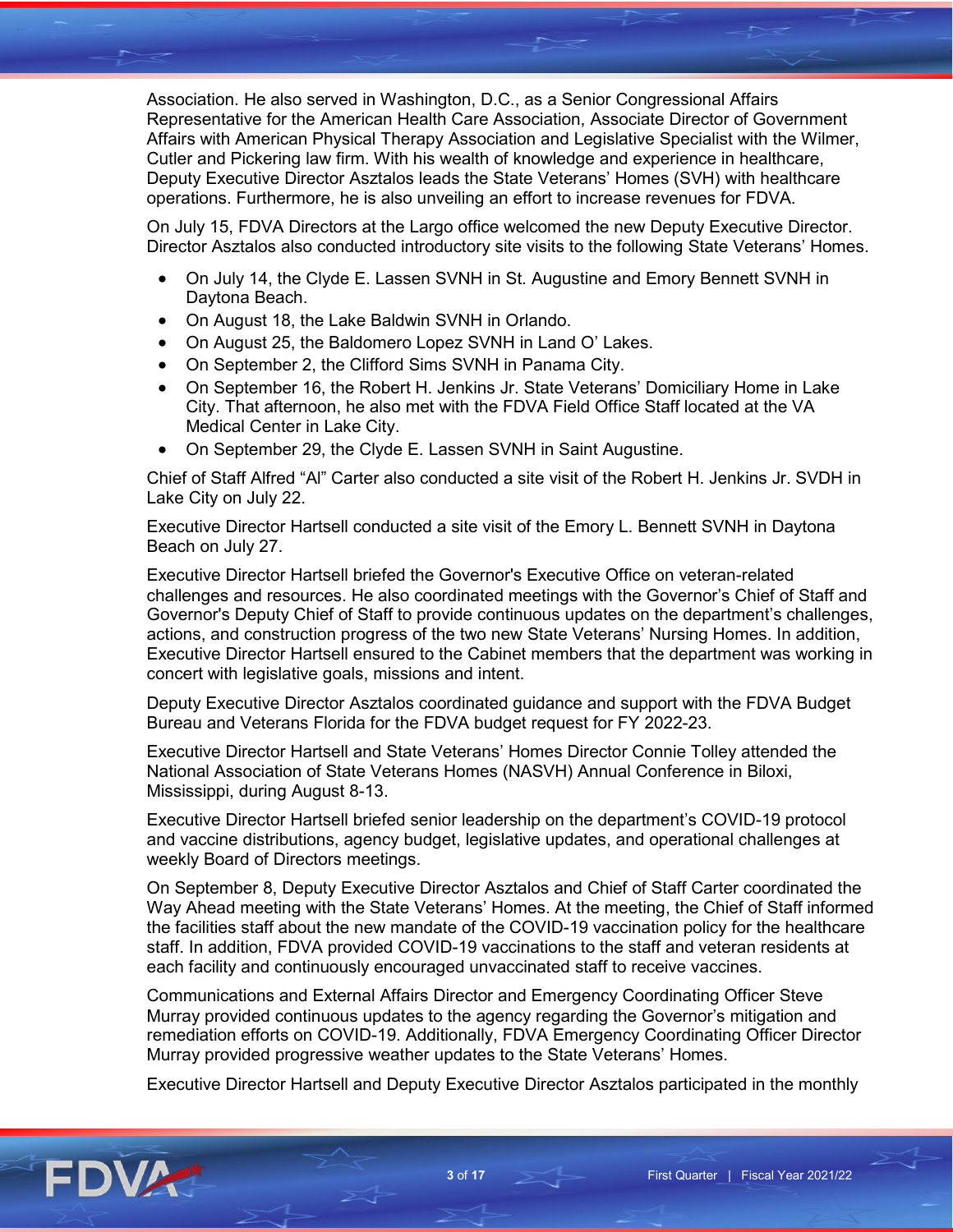

Board of Directors meetings with the Florida Veterans Foundation in support of the Direct

Executive Director Hartsell participated in the Easterseals Florida Camp Challenge in Sorrento on July 27. Director Hartsell presented remarks to the Easterseals' President and Chief Executive Officer (CEO) Sue Ventura, staff and volunteers for their commitment to the disabled military and veteran's disability-related services. Furthermore, Deputy Executive Director Asztalos toured the Easterseals Florida DayBreak adult day care on July 28.

### **Veterans Education and Awareness**

FDVA Office of Communications produced the *Forward March* Veterans' Newsletter for July, August and September. The newsletter has 35,000 subscribers.

As the Southeast District Vice President of the National Association of State Directors of Veterans' Affairs (NASDVA) Executive Committee, Executive Director Hartsell briefed the committee on VA benefits and tools. Executive Director Hartsell and Communications Director Murray also attended the 2021 Annual Convention of the NASDVA in Reno, Nevada, during September 12-16.

Executive Director Hartsell served as a keynote speaker at the VETS4VETS conference in Jacksonville on August 21.

FDVA anticipates expanding initiatives and outreach activities for veterans. FDVA Leadership continuously connects and collaborates with other organizations that support veterans and their families. During the first quarter, Executive Director Hartsell and Deputy Executive Director Asztalos met with many veteran organization outreach programs, projects and initiatives to assist veterans and their families. The organizations include; Resiliency Training Program, Jacksonville Military Veterans Coalition, Council on Homelessness Committee - Florida Department of Children and Families, Military Honors Service for WWII veteran James T. Collins, Clara White Mission Inc., Florida Vietnam Prisoners Of War Missing In Action (POW/MIA) Bracelet Memorial, the University of South Florida James A. Haley Tower Expansion project, and the University of Florida Haley Brain Wellness Center in Jacksonville.

During this quarter, Executive Director Hartsell and the FDVA Leadership attended meetings or conferences with; Gold Star Family Monument Committee, Guardianship Improvement Task Force, Troops Inc., Florida Veterans Council, National Cemetery Monuments Committee, VA/Medicaid Pilot Program Committee, Homelessness Continuum of Care Committee, Joint Veterans Support Committee, Gold Star Family Monument Dedication Committee, Council on Homelessness Continuum of Care Committee, Veterans Research, Department of Veterans Affairs (VA) Early Psychosis Intervention Coordination (EPIC) Specialty Care Program Advisory Board, Veterans of Color Technical Assistance Call Series and the Florida Senior Living Association Conference 2021.

To promote veterans outreach and awareness, Executive Director Hartsell and FDVA Leadership also participated in events with the National POW/MIA Recognition Day, Veterans' Treatment Court (VTC) virtual graduation, 9/11 Patriot Day Remembrance, American Veterans (AMVETS) Post 98 Rededication and the Florida Health Care Association Veteran's Recognition ceremony.

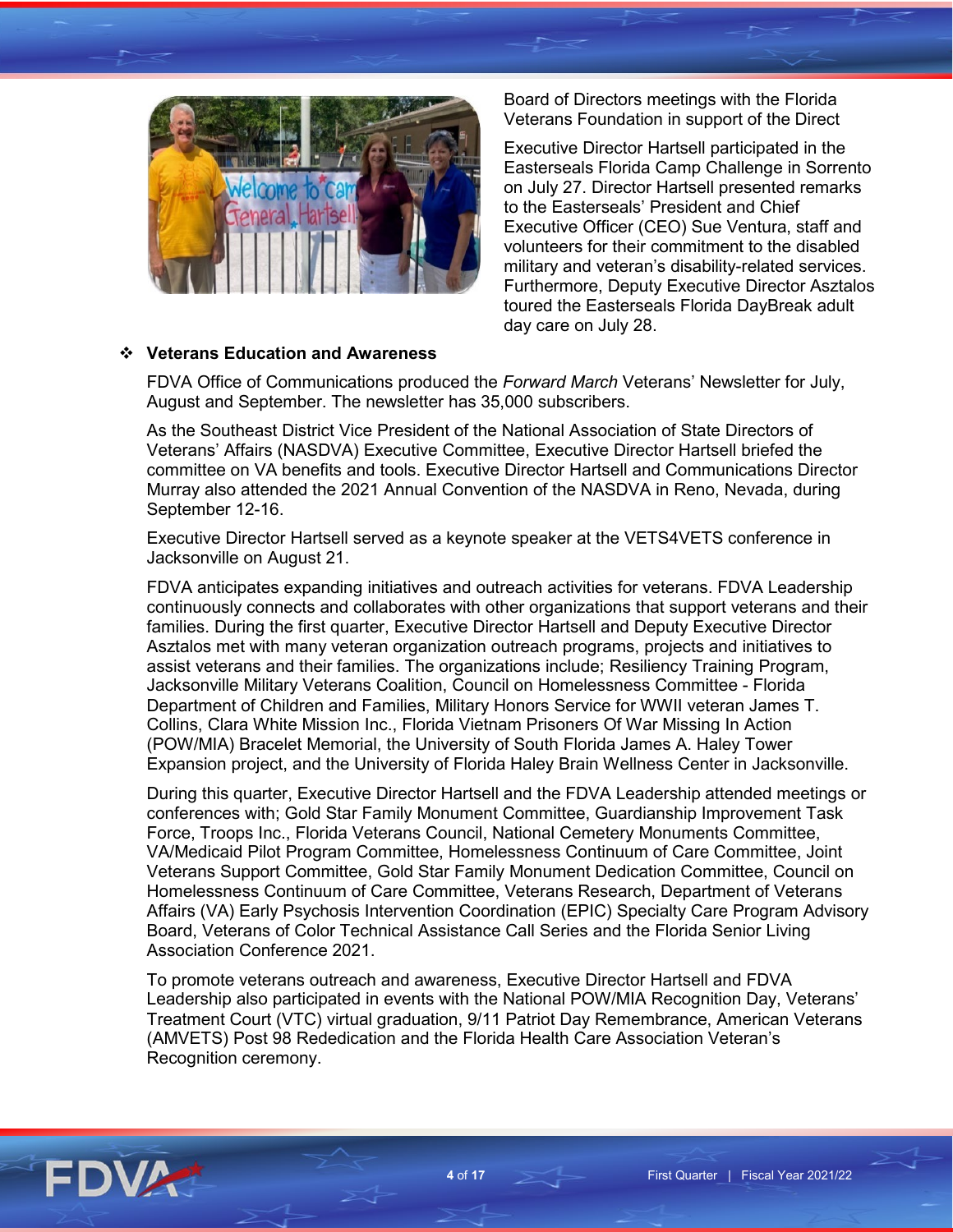# **Suicide Prevention/Governor's Challenge Efforts**

On July 1, FDVA and its partners launched a new collaborative initiative to help prevent suicide among service members, veterans and their families. The initiative is known as the Governor's Challenge to prevent suicide in the state. The statewide initiative uses evidence-based practices to prevent and reduce suicide attempts. FDVA unveiled the program in conjunction with the U.S. Department of Veterans Affairs and Substance Abuse and Mental Health Services Administration (SAMHSA). In addition, the program encourages interested stakeholders to increase their statewide suicide prevention efforts.

On July 14, First Lady Casey DeSantis launched the Hope for healing website. The website is an aggregated tool to connect veterans and their families with federal, state, local, private sectors, faith-based and non-profit mental health resources. The resource links are also available from the FDVA website at https://floridavets.org.

In addition, on August 17, the FDVA Office of Communications published an article on mental health providing links to the support tools and resources for veterans and their families. During August 17-19, Executive Director Hartsell also provided advisory support to the Department of Defense regarding Kabul, Afghanistan. Executive Director Hartsell also made remarks at the teleconference with VA on the impact to the veterans due to the Expiration of the Federal Eviction Moratorium.

FDVA Leadership participated in monthly virtual sessions with the Governor's Challenge Workgroups and the Suicide Prevention Coordinating Council. Also attended weekly in-person meetings with Crisis Center of Tampa Bay President and CEO Clara Reynolds.

Executive Director Hartsell participated in the Stop, Drop and Push Campaign with the Veterans Association of Real Estate Professionals in Orlando on September 29.

#### **Women Veterans**

Executive Director Hartsell and Deputy Executive Director Asztalos collaborated with the Florida Advisory Committee on Women Veterans. In addition, Deputy Executive Director Asztalos and Florida Women Veterans Coordinator Vanessa Thomas attended a monthly teleconference with the National Center for Women Veterans (NCWV). Coordinator Thomas served as liaison to FDVA and VA and also assisted Women Veterans in Florida with their earned benefits.

Women Veterans Coordinator Special Report: Due to Covid-19, events were limited to virtual events for state and national meetings. We are regular monthly attendees to the National Center for Women Veterans (CWV). We are also involved with the Florida Department of Veterans' Affairs fact finding Committee on Women Veteran Benefits and Communications, created within FDVA to assess the needs of Women Veterans in Florida and if Veterans' benefits and communications are tailored correctly to Women Veterans. Florida has approximately 1.5 million Veterans of which 162,000 are women. It is important state and federal Veterans' benefits are accessed by all eligible Veterans. Because services and communications are generally geared toward male Veterans, the Committee will assess from Women Veterans their opinions and any recommendations for improvement.

#### **Community Outreach**

Deputy Executive Director Asztalos and FDVA Leadership provided community outreach and site visits with the Pierce Clinic of Chiropractic and Pines of Sarasota Management Corporation.

Executive Director Hartsell and FDVA Leadership represented FDVA in the community at conferences with; Florida State Agency Chiefs of Staff, the Suwannee Health and Rehabilitation Center, American Association of Retired Persons (AARP), Florida Missing Children's Day, Columbia County School Health Advisory Council Committee, the Leadership Conference, and Personal Care Attendant Program Florida.

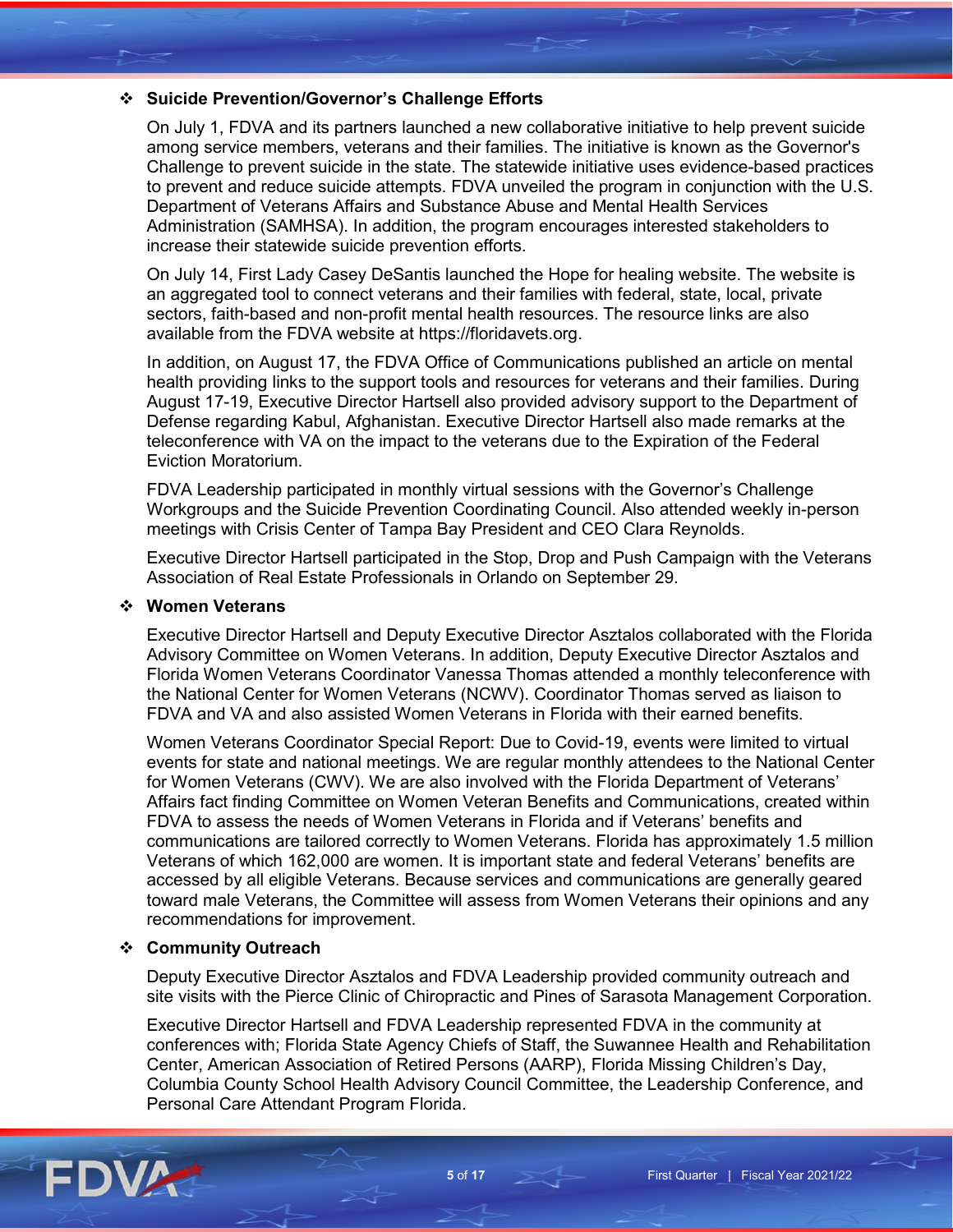# **Legislative Activities**

On September 23, Executive Director Hartsell presented the FDVA Legislative Budget Request (LBR) of FY 2022-23 at the roundtable conference with Governor DeSantis. Also, he provided an overview of the department's operations, veteran-related programs and initiatives.

Executive Director Hartsell and FDVA Leadership met with Cabinet members, Legislators, Governor's Staff and Governor's Office of Policy and Budget (OPB) regarding the Department's proposed budget and veteran-related bills for the 2022 Legislative Session. During the meetings, he proposed best practices for veterans' initiatives to improve benefit access for Florida's 1.5 million veterans and their family members.

On September 20, Executive Director Hartsell presented the FDVA LBR at the House Health Care Appropriations Subcommittee meeting. He also addressed the committee members on the new initiatives and long-term goals of the FDVA. Executive Director Hartsell also presented at the House Local Administration & Veterans' Affairs Subcommittee on veteran-related mental health and FDVA initiatives. Jeff Obos and Roy Clark joined Hartsell at the meetings.

Executive Director Hartsell and FDVA Senior Management met with legislators and/or represented FDVA at the following committee meetings to support veteran-related legislative bills in Tallahassee.

- Deputy Executive Director Asztalos attended the House Finance & Facilities Subcommittee meeting on September 21.
- Executive Director Hartsell joined Governor DeSantis at the 2021 Reagan Day Dinner in Wesley Chapel on September 10.
- Executive Director Hartsell attended the welcome reception of President John Thrasher at the Florida Southern Group in Tallahassee on September 20.
- Executive Director Hartsell Joined Community Leaders at the Ringing of the Bell ceremony and Representative Paul Renner's House Speaker designation ceremony in Tallahassee on September 21.

### **Proclamation**

Governor DeSantis signed proclamations in Florida to commemorate veterans for their selfless dedication to the nation. FDVA Office of Communications drafted the following proclamations for the Governor.

- On August 3, the Governor released Florida Purple Heart Day Proclamation.
- On September 2, the Governor released the POW/MIA Day in Florida Proclamation.
- On September 20, the Governor released the annual Florida Veteran Suicide Prevention Month in Florida Proclamation.
- On September 22, Governor released Gold Star Family Day in Florida Proclamation.

#### **ii) Division of Veterans' Benefits and Assistance:**

#### **Bureau of Veterans' Claims Services**

The Bureau of Veterans' Claims Service's first quarter production review of rating decisions improved from the previous quarter. The Bureau continues to have an increase of virtual hearings for the Board of Veterans Appeals (BVA). The Bureau of Claims Services processed 13,690 claims rating decision reviews of disability benefits claims through the Veterans Benefits Management System (VBMS). As of June 1, Claims Services reopened for walk-in services, while the St. Petersburg Regional Office prefers in-person visits by appointment only. The Board of Veterans Appeals partially opened for hearings but not for our local operations other than virtual hearings with its Washington, D.C. facility. The BVA video hearings resumed in August.

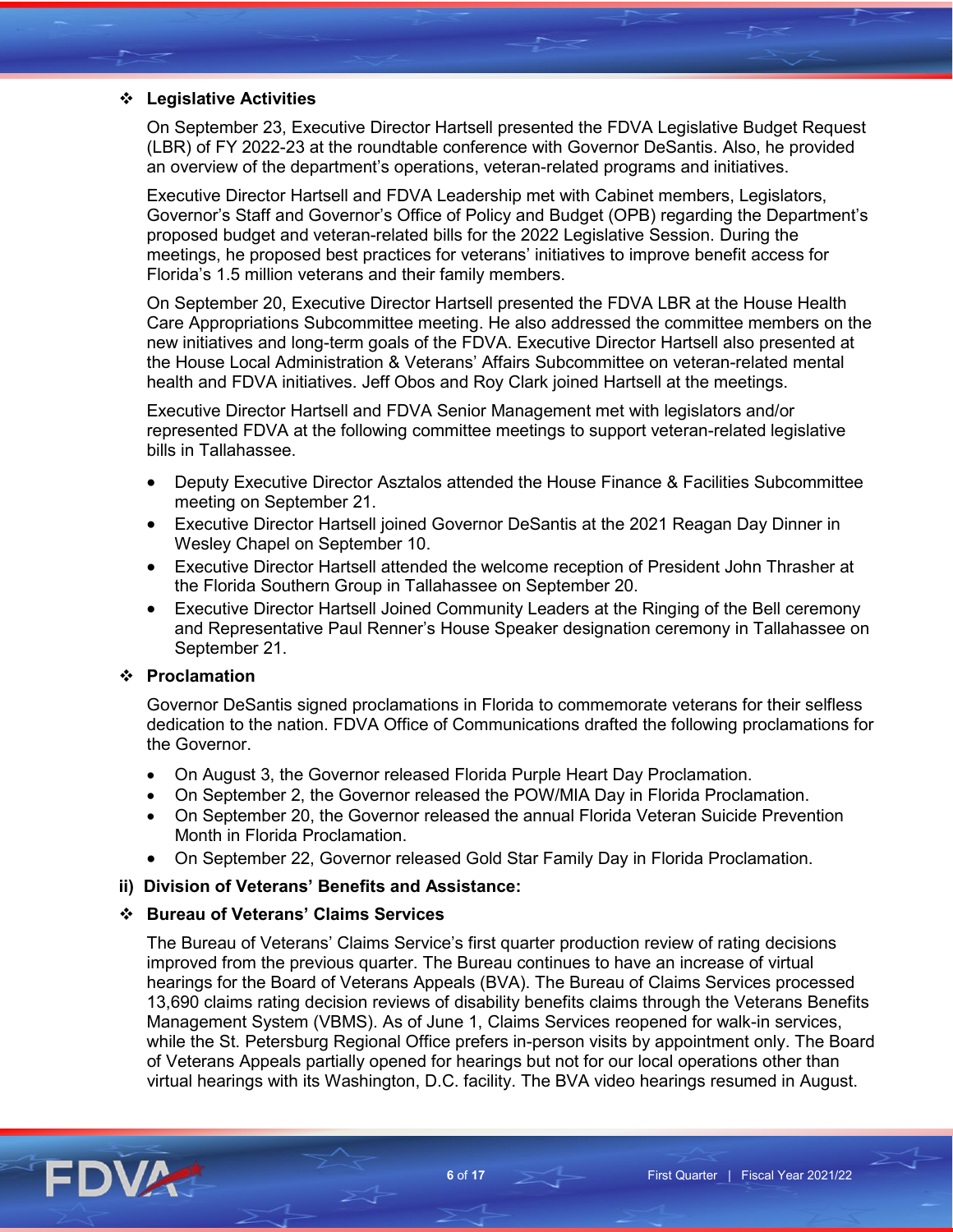Claims Services further anticipates BVA Travel Board hearing with two Veterans Law Judges to begin at St. Petersburg Regional Office in October.

Local in-person personal hearings continued at a steady pace. The Veterans' Benefits and Assistance statewide phone and email box received 5,582 inquires throughout this period. The Bureau anticipates an increase in the future for in-person meetings as COVID-19 restrictions are reduced for Federal facilities. Accordingly, the Bureau has expanded the virtual hearings with the VA and has conducted 379 hearings. As always, we continue to stand ready to meet the increasing demands of veterans' appeals requirements.

| Event                                       | <b>First Quarter</b> | <b>YTD</b><br>FY 2021-22 | <b>First Quarter</b><br>FY 2020-21 |
|---------------------------------------------|----------------------|--------------------------|------------------------------------|
| Retroactive Compensation                    | \$54,895,241         | \$54,895,241             | \$41,616,436                       |
| Largest Single Retro. Benefit (1)           | \$433,959            | \$433,959                | \$496,582                          |
| Debt Waiver Resolutions                     | \$79,744             | \$79,744                 | \$12,107                           |
| Notices of Disagreement                     | 2.983                | 2.983                    | 2,304                              |
| Statements of Argument in Appeals Cases (2) | 102                  | 102                      | 232                                |
| Act as Representative at Hearings*          | 216                  | 216                      | 97                                 |
| Veterans' Appeals Hearings*                 | 142                  | 142                      | 96                                 |
| Number of Ratings Reviewed                  | 13.690               | 13,690                   | 10,256                             |

(1) The "Largest Single Retro. Benefits" Year to Date for FY 2020-21 and the Actual for FY 2021-22 reflects only the largest benefit amount that was received for the quarter.

(2) The appeals representation process includes formal filing of the appeal application, and paralegal representation with the veteran at the Regional Office and in teleconferences with the Board of Veterans' Appeals.

#### **Women Veterans**

Florida Women Veterans Coordinator Vanessa Thomas attended a monthly teleconference with the National Center for Women Veterans (NCWV). Coordinator Thomas served as liaison to FDVA and VA and assisted Women Veterans in Florida with their earned benefits. In addition, coordinator Thomas also assisted the FDVA Fact-Finding Committee. The committee provides information on healthcare, benefits, services, awareness, outreach events and finding new women veterans' initiatives. There are over 162,000 women veterans out of 1.5 million veterans in Florida.

#### **Bureau of Veterans' Field Services**

The Bureau of Veterans' Field Services continues to provide in-person and virtual services to veterans and their families. Miami and Broward areas remain closed to VCE's due to COVID-19 pandemic protocols. Field Services advocated for 36,160 veterans and their families completing 7,910 new disability claims while conducting 92 outreach events. Field Services' supervisors assisted the Bureau of Veterans' Claims by reviewing and entering 631 rating decisions.

| Event                                    | <b>First Quarter</b> | <b>YTD</b><br>FY 2021-22 | <b>First Quarter</b><br>FY 2020-21 |
|------------------------------------------|----------------------|--------------------------|------------------------------------|
| Number of Issue Resolutions              | 7.694                | 7.694                    | 4,227                              |
| <b>Total Amount of Issues Resolution</b> | \$22,304,715         | \$22,304,715             | \$14,532,515                       |
| <b>Outreach Visits</b>                   | 92                   | 92                       | 42                                 |
| Veterans Served at Outreach              | 2.132                | 2,132                    | 647                                |
| <b>Bedside Interviews</b>                | 11                   | 11                       | 8                                  |
| Walk-ins / Counseling                    | 12.116               | 12.116                   | 3,853                              |
| <b>Disability Claims</b>                 | 7.910                | 7,910                    | 4,546                              |
| <b>Voter Registration</b>                | 687                  | 687                      | 824                                |
| Homeless Walk In                         | 101                  | 101                      | 39                                 |
| <b>Ratings Reviewed</b>                  | 631                  | 631                      | 934                                |

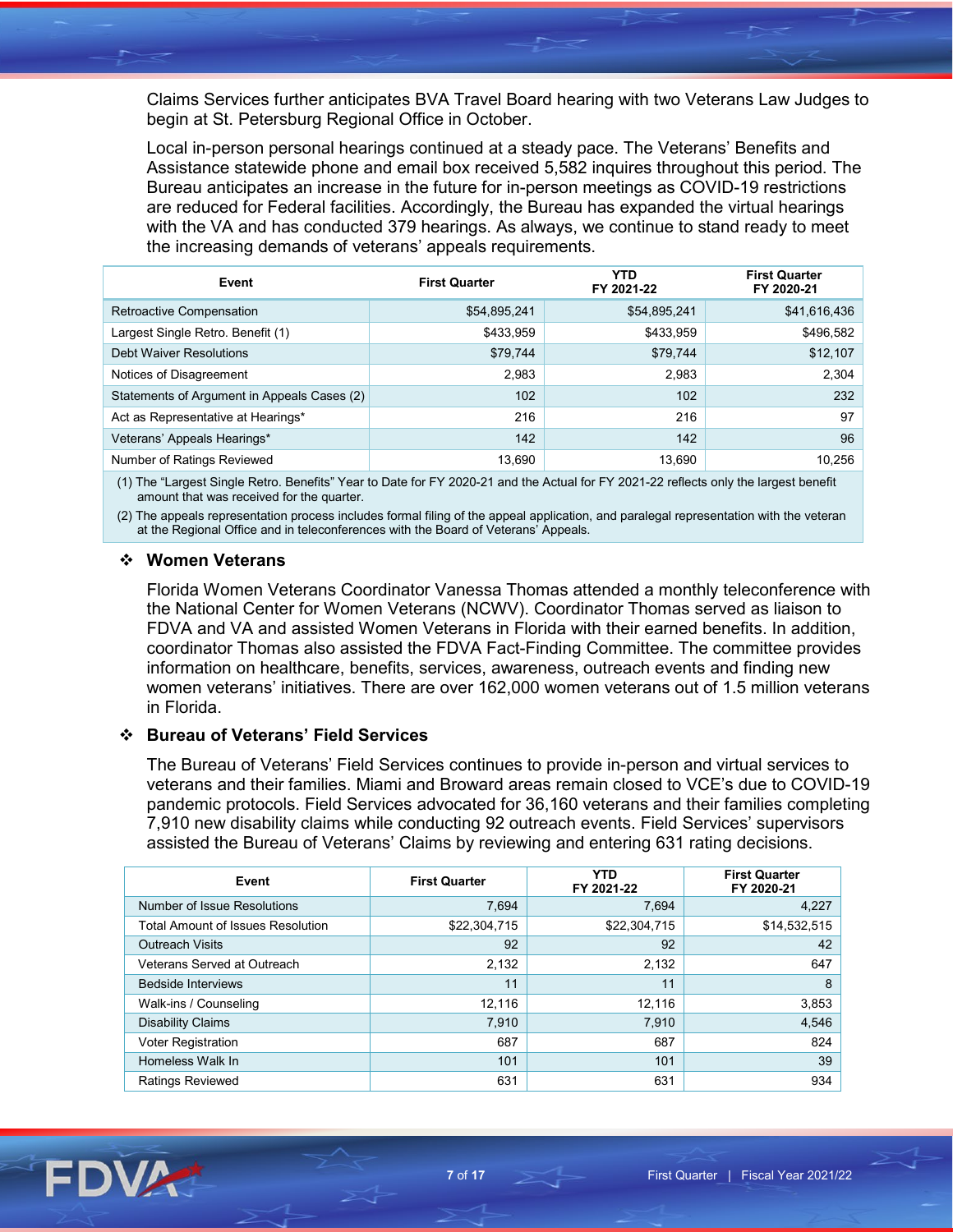| Event                                                                  | <b>First Quarter</b> | YTD<br>FY 2021-22 | <b>First Quarter</b><br>FY 2020-21 |
|------------------------------------------------------------------------|----------------------|-------------------|------------------------------------|
| Reintegration and Pre-Deployment<br>Events for Guard and Reserve Units | 2                    | っ                 |                                    |
| Homeless Veteran Stand Down Events                                     |                      |                   |                                    |
| Medical Center Welcome Home Fyents                                     | 0                    | $\Omega$          |                                    |
| <b>Congressional Open House Events</b>                                 | 0                    | 0                 |                                    |
| <b>National Conferences</b>                                            | 0                    | 0                 |                                    |
| New Patient Orientation                                                | 0                    | 0                 | 6                                  |
| <b>Transition Assistance Briefings</b>                                 | 19                   | 19                | 5                                  |
| <b>Other Events</b>                                                    | 68                   | 68                | 31                                 |

# **The Bureau of State Approving Agency (SAA) for Veterans' Education and Training**

H.R.7105 Johnny Isakson and David P. Roe, M.D. Veterans Health Care and Benefits Improvement Act of 2020, PL 116-315, passage impacted State Approving Agency (SAA) approval and re-approval requirements for the participating educational institutions. With heightened requirements for SAA oversight and accountability pertaining to the approval and reapproval of facilities participating in GI Bill® Veterans Education Benefits, the Florida SAA's work burden increased significantly. However, SAA developed a comprehensive program to work through the continuous shifting of goals and the requirements of the new Act. The new requirements also directly impact the veterans. Many of the changes enhance or expand education benefits for veterans, service members, families and survivors and provide the improvement and/or expansion of various GI Bill® programs. In addition, the shift of veteran beneficiary debt to the certified school from the U.S. Department of Veterans Affairs (VA) impacted the veteran benefits enrollment, course registrations and other academic processes.

Per the new requirement for the Post-9/11 GI Bill (Chapter 33), veteran's beneficiary verifies their enrollment monthly with VA. The schools certify veteran beneficiary enrollment twice with VA during each enrollment period.

With over 1,000 approved schools and OJT/Apprenticeship facilities in the state, the impact has been staggering. SAA approved 36 new facilities and withdrew 31 facilities during the FY 2021 (federal fiscal year: October 2020-September 2021). However, some of the withdrawn facilities were reenrolled with a consolidated facility code to enable centralized VA staffing teams. These changes may have reduced the GI Bill funds for the state. Regardless of these changes, the Florida SAA reported a highly scrutinized and successful contract year for FY 2021 with VA.

| Event                        | <b>First Quarter</b> | <b>YTD</b><br>FY 2021-22 | <b>First Quarter</b><br>FY 2020-21 |
|------------------------------|----------------------|--------------------------|------------------------------------|
| <b>SAA Programs Approved</b> | 4,428                | 4,428                    | 4,682                              |
| Other Approval               | 681                  | 681                      | 894                                |
| <b>Compliance Visits</b>     | 18                   | 18                       | 38                                 |
| <b>Inspection Visits</b>     | 3                    | 3                        | 2                                  |
| Outreach Activities (1)      | 118                  | 118                      | 190                                |
| Liaison Activities (2)       | 119                  | 119                      | 246                                |
| Technical Assistance (3)     | 720                  | 720                      | 1,022                              |

# **iii) Division of State Veterans' Homes:**

Executive Director Hartsell, Deputy Executive Director Asztalos, State Veterans' Homes Connie Tolley and State Veterans' Homes Administrators attended the Florida Health Care Association's (FHCA) 2021 Annual Conference and Trade Show in Orlando on July 27. Executive Director Hartsell, Director Tolley and State Veterans' Homes Administrator Rodney

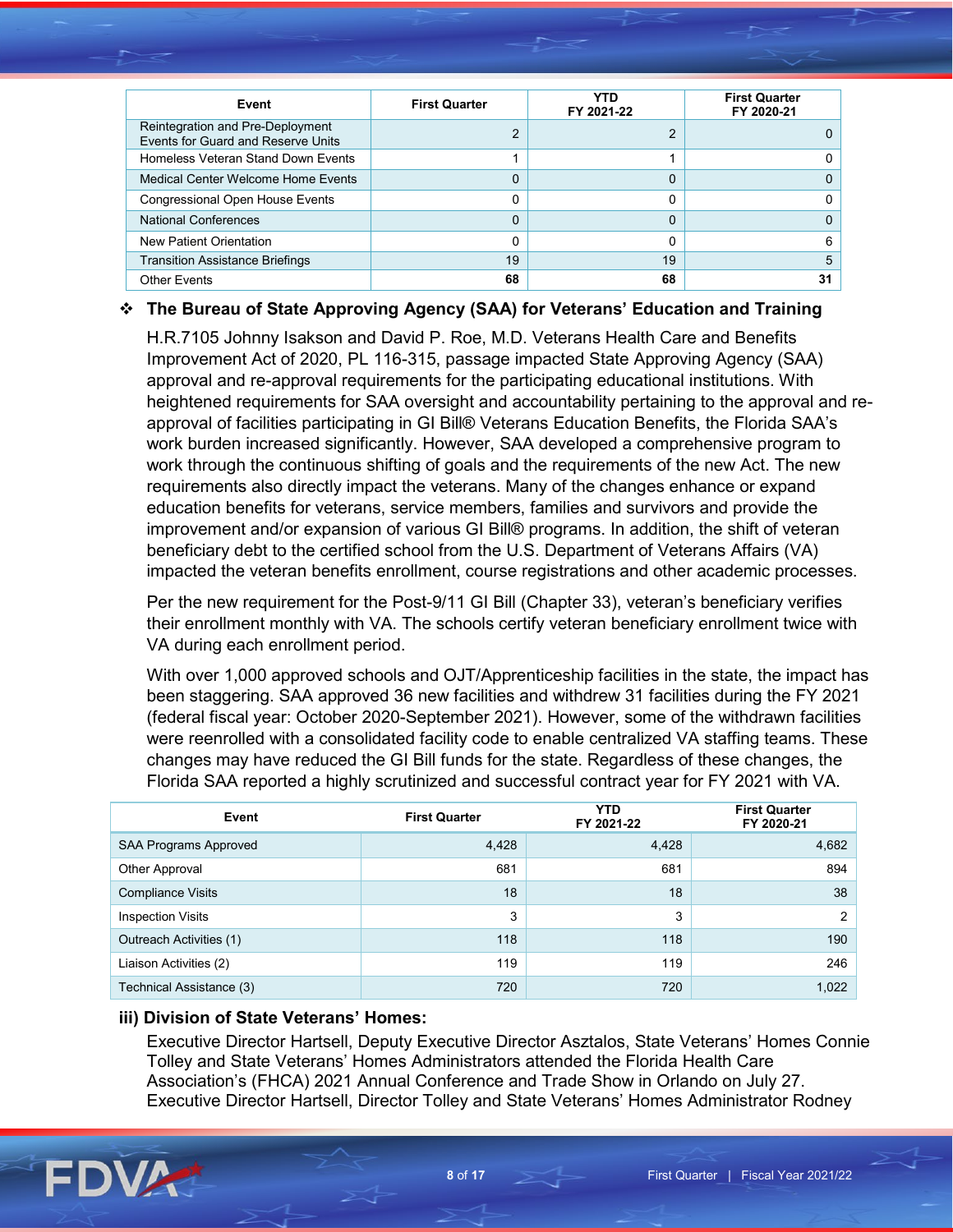Watford received FHCA Bronze Award for the demonstrated commitment to quality of care at the Chester Sims SVNH in Panama City.

The Division of State Veterans' Homes administration is diligently working on construction projects for two new State Veterans' Nursing Homes.

# • **Ardie R. Copas State Veterans' Nursing Home in Port St. Lucie:**

The FDVA celebrated an Open House event for the Ardie R Copas SVNH in Port St. Lucie on August 27. The home is scheduled to open for resident admissions in the beginning of 2022. For admission, a veteran must be a Florida resident, honorably discharged from the armed services and have a certificate of need from a VA physician.

The 120-bed home in Port St. Lucie is named after Fort Pierce resident Sgt. Ardie R. Copas was killed in action in Vietnam in 1970. The home has 60 beds reserved for residents with Alzheimer's disease and dementia. Also, the home will include six bariatric rooms for patients with chronic and severe obesity. The home is equipped with additional facilities such as a beauty and barbershop, café, chapel, a multi-purpose room, dining area and an inhouse kitchen to serve daily fresh meals to the residents and staff. The 121,000 square-foot facility is designed with the best effort to create a feel-like home atmosphere for the veterans' residents.

This will be the eighth Veterans' Affairs nursing home in the state. The other seven State Veterans' Homes are located in Daytona Beach, Land O' Lakes, Orlando, Panama City, Pembroke Pines, Port Charlotte and St. Augustine.

# • **Lake Baldwin State Veterans' Nursing Home in Orlando:**

The home is scheduled to be open for resident admissions around the beginning of 2022. Indoor construction projects continue, which include HVAC certifications, plumbing rerouting, etc. The furniture installation and IT system migration at the facility is in progress. We continue to work toward a certificate of occupancy from AHCA.

# **2) Required Items per Florida Administrative Code/F.A.C. 55-1.003(s):**

# **a) Contracts (F.A.C. 55-1.003(e))**

- i. Purchase Orders processed: 588 for the total of \$4,992,440.
- ii. E-Quotes processed: 39.
- iii. FDVA "Housing & Reintegration Services" legislative contract, with Five STAR Veterans Center, Inc., closed out 7/14/2021. Total contract amount \$250,000.
- iv. FDVA "Veterans PTSD Therapeutic K-9 Services" legislative contract, with K-9's for Warriors, Inc., closed out 7/12/2021. Total contract amount \$600,000.
- v. FDVA "Veterans Legal Services Helpline" legislative contract, with Bay Area Legal Services, Inc., closed out 7/22/2021. Total contract amount \$500,000.
- vi. FDVA "Veterans Alternative Treatments" legislative contract, with University of South Florida, closed out 7/14/2021. Total contract amount \$200,000.
- vii. NEW FDVA "Housing & Reintegration Services" legislative contract, with Five STAR Veterans Center, Inc., executed 7/13/2021. Total contract amount \$250,000.
- viii. NEW FDVA "Veterans PTSD Therapeutic K-9 Services" legislative contract, with K-9's for Warriors, Inc., executed 7/13/2021. Total contract amount \$750,000.
- ix. NEW FDVA "Veterans Legal Services Helpline" legislative contract, with Bay Area Legal Services, Inc., executed 6/30/2021. Total contract amount \$500,000.

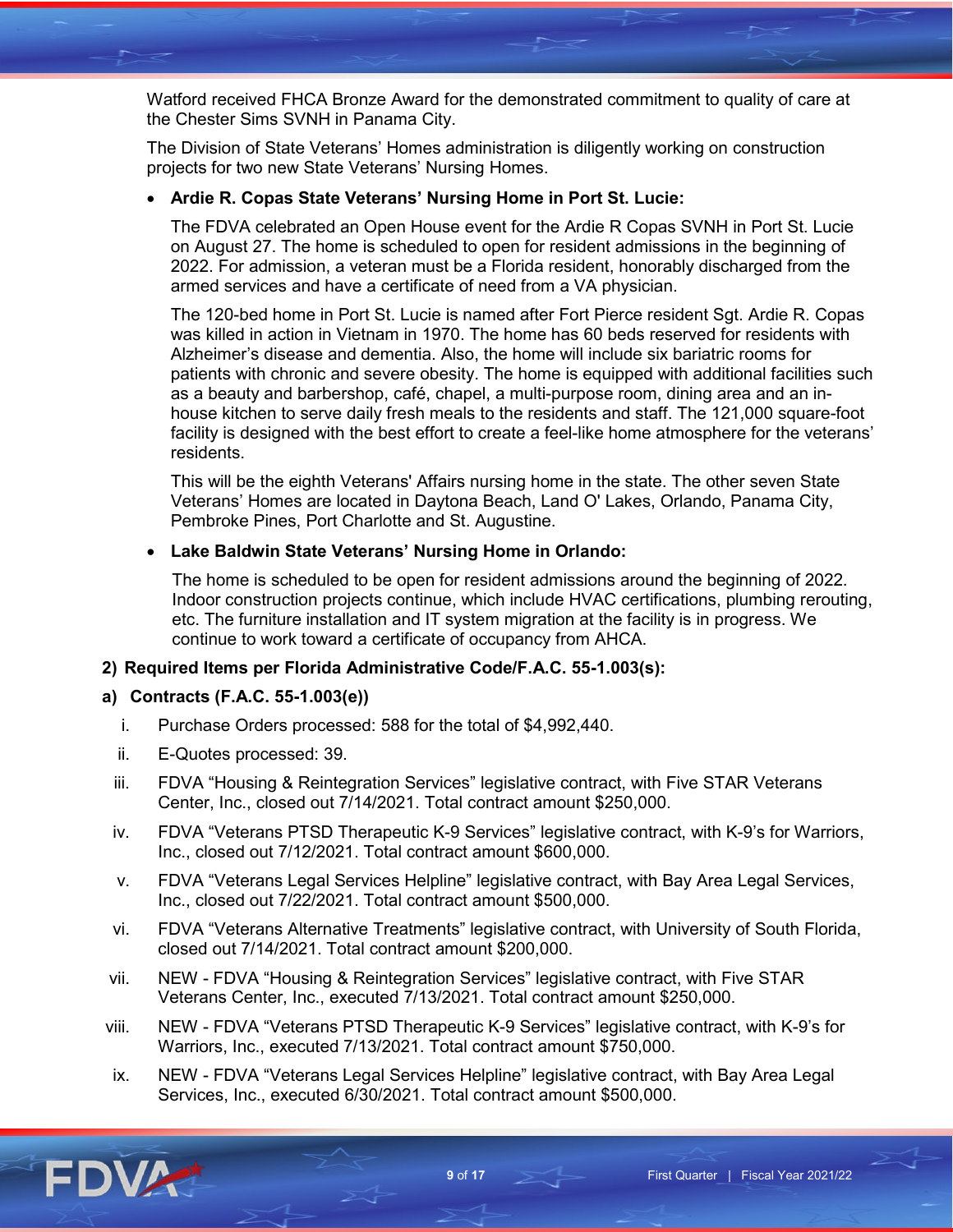- x. NEW FDVA "Veterans Crisis Emergency Fund" legislative contract, with Florida Veterans Foundation, executed 7/22/2021. Total contract amount \$245,000.
- xi. NEW FDVA "Suicide Prevention Program" legislative contract, with NE Florida Fire Watch Council, executed 8/6/2021. Total contract amount \$200,000.
- xii. NEW FDVA "Assisted Therapy for Veterans" legislative contract, with Quantum Leap Farm, executed 7/15/2021. Total contract amount \$120,000.
- xiii. NEW FDVA "Veterans Suicide Prevention" legislative contract, with SOF Missions, executed 7/6/2021. Total contract amount \$150,000.
- xiv. NEW FDVA "VISN-8 Pharmacy Services" contract, with USDVA, executed 8/30/2021. Total contract amount \$4,234,948.
- xv. FDVA "Veterans Benefits Information System" contract, with Tyler Technologies, Inc. (formerly DataSpec, Inc.), closed out 8/2/2021. Total contract amount \$269,750.
- xvi. FDVA "Time Clock/Payroll Based Journal System" contract, with IT Computing Services, Inc., closed out 7/16/2021. Total contract amount \$244,504.
- xvii. FDVA "CMS Medicare/Medicaid Cost Reporting" contract, with Moore Stephens Lovelace, PA, closed out 7/14/2021. Total contract amount \$494,948.
- xviii. Lake Baldwin CLC "New Fencing" contract Amendment No. 1 (extension), with Pergola Roof Miami, LLC, executed 6/30/2021. Total contract amount \$48,422.
- xix. Lake Baldwin CLC "New Fencing" contract, with Pergola Roof Miami, LLC, closed out 9/14/2021. Total contract amount \$48,422.
- xx. Jacobson SVNH "Automatic Transfer Switch" solicitation (Invitation to Bid ITB) issued 5/17/2021. Pre-bid meeting 6/3/2021. Bid opening 6/22/2021. Contract awarded to with Santa Fe Professional Services, Inc., 6/25/2021. Contract executed 7/9/2021. Total contract amount \$201,250.
- xxi. Alexander "Sandy" Nininger SVNH "Renovations" DMS contract Amendment No. 1 (revised scope), with OHL Arellano, executed and received 9/1/2021. Total contract amount \$5,500,000 (65% federally funded; 35% state funded).
- xxii. Alexander "Sandy" Nininger SVNH "Renovations" DMS contract Amendment No. 2 (revised scope), with OHL Arellano, executed and received 9/1/2021. Total contract amount \$5,500,000 (65% federally funded; 35% state funded).
- xxiii. Alexander "Sandy" Nininger SVNH "Automatic Transfer Switch" contract Amendment No. 3 (extension), with Santa Fe Professional Services, Inc., executed 7/27/2021. Total contract amount \$181,000.
- xxiv. Alexander "Sandy" Nininger SVNH "Automatic Transfer Switch" contract Amendment No. 4 (extension), with Santa Fe Professional Services, Inc., executed 9/9/2021. Total contract amount \$181,000.
- xxv. Clifford C. Sims SVNH "Automatic Transfer Switch" contract Amendment No. 2 (extension), with Zabatt Engine Services, Inc., executed 8/6/2021. Total contract amount \$162,000.
- xxvi. Emory L. Bennett SVNH "Kitchen Tray Line Replacement" contract Amendment No. 2 (extension), with Direct Supply, Inc., executed 9/17/2021. Total contract amount \$79,596.
- xxvii. Lassen SVNH "Sink Alcove" solicitation (Sole-Source) PUR-7776 Purchase Intent issued 7/13/2021. No protest received by 7/22/2021. PUR-7778 Decision Intent issued 7/22/2021. No protest received by 7/27/2021. Contract awarded to Avid Construction & Consulting 7/27/2021. Contract executed 7/29/2021. Total contract amount \$43,573.

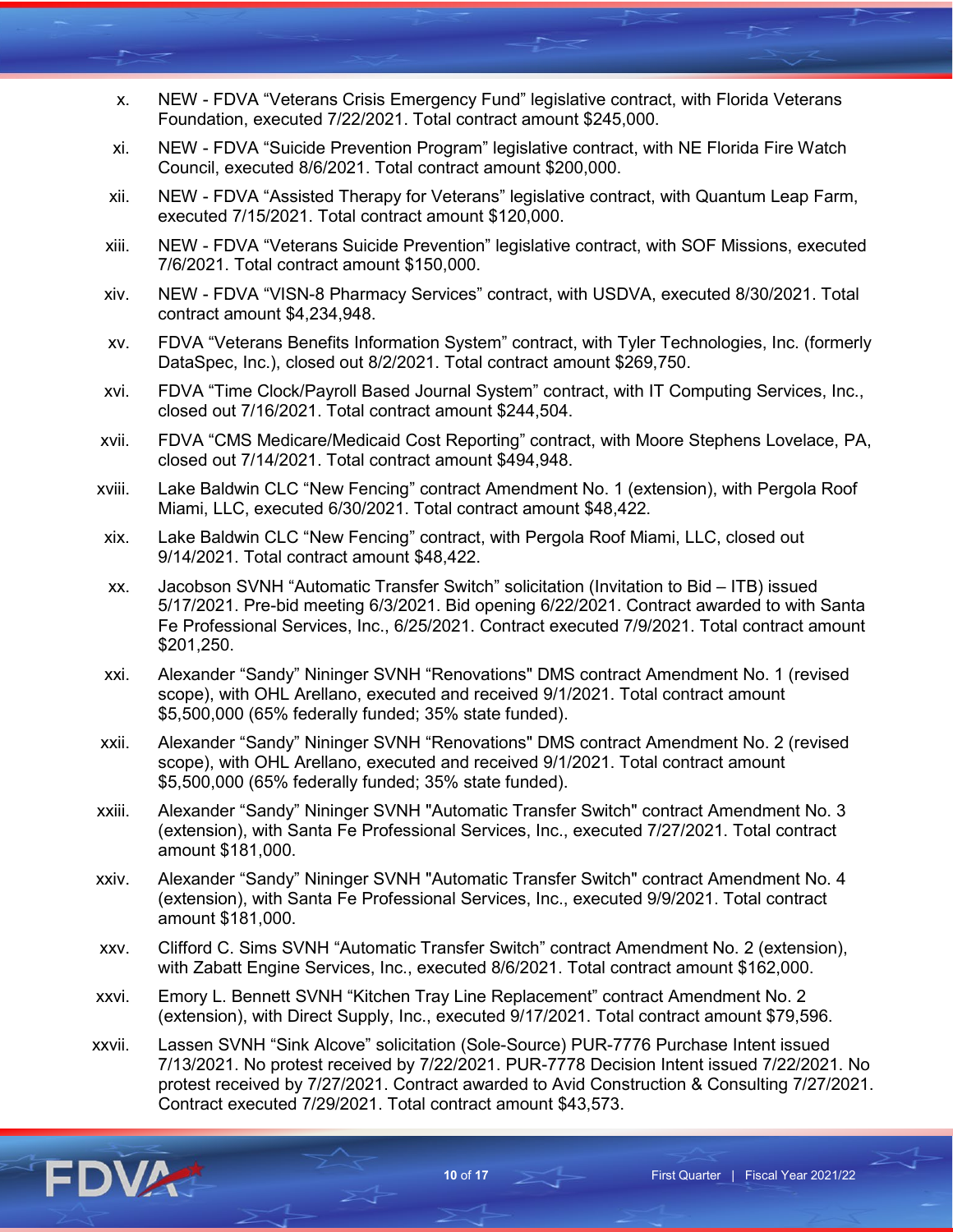- **b) Consultants (F.A.C. 55-1.003(h))**
	- i. None
- **c) Leases (F.A.C. 55-1.003(i))**
	- i. FDVA made no additions, alterations or modifications to leased space this quarter.
- **d) Lawsuits/Claims in Litigation or Settled this Quarter (F.A.C. 55-1.003(3) (k) and (3) (l))**
	- i. **3 - General Liability Claims:** (2 new this Quarter), 0 won, 0 settled, 0 lost, 3 pending.
	- ii. **2 - Employment Liability Claims:** (1 new this Quarter), 0 won, 0 settled, 0 lost, 2 pending.
	- iii. **1 - Other Liability Claims:** (1 new this Quarter), 0 won, 1 settled, 0 lost, 0 pending.
- **e) Contracts and agreements required to carry out programs approved by the Legislature or Governor and Cabinet (F.A.C. 55-1.003(3) (e))**
	- i. None
- **f) Professional Services (F.A.C. 55-1.003(3) (k))**
	- i. None
- **g) Notifications to State Attorneys, Sheriffs or other Law Enforcement (F.A.C. 551.003(3) (m))**
	- i. None.
- **h) Donations (F.A.C. 55-1.003(n))**
	- **i. Non-Cash Donations Received by State Veterans' Homes**

|                                                 | <b>First Quarter</b>                                                           |                |       |              |
|-------------------------------------------------|--------------------------------------------------------------------------------|----------------|-------|--------------|
| <b>Facility</b>                                 | <b>Item</b>                                                                    | Quantity       | Value | <b>Total</b> |
|                                                 | Robert H. Jenkins SVDH had no donations this quarter.                          |                |       |              |
|                                                 | Robert H. Jenkins SVDH, Lake City                                              |                |       | \$0          |
|                                                 | Ardie R. Copas SVNH had no donations this quarter.                             |                |       |              |
|                                                 | Ardie R. Copas SVNH, Port St. Lucie                                            |                |       | \$0          |
|                                                 | Emory L. Bennett SVNH had no donations this quarter.                           |                |       |              |
|                                                 | Emory L. Bennett SVNH, Daytona Beach                                           |                |       | \$0          |
|                                                 | TV-40"                                                                         | 1              | \$180 | \$180        |
|                                                 | Boom Box                                                                       | 1              | \$189 | \$189        |
|                                                 | Baldomero Lopez SVNH, Land O' Lakes                                            |                |       | \$369        |
|                                                 | TV-43"                                                                         | $\mathbf{1}$   | \$100 | \$100        |
|                                                 | <b>Wheel Chair</b>                                                             | $\overline{2}$ | \$25  | \$50         |
| Alexander "Sandy" Nininger SVNH, Pembroke Pines |                                                                                |                |       | \$150        |
|                                                 | Alexander "Sandy" Nininger SVNH had no donations this<br>quarter.              |                |       |              |
|                                                 | Clifford C. Sims SVNH, Panama City                                             |                |       | \$0          |
|                                                 | Clifford C. Sims SVNH had no donations this quarter.                           |                |       |              |
|                                                 | Douglas T. Jacobson SVNH, Port Charlotte                                       |                |       | \$0          |
|                                                 | Clyde E. Lassen SVNH had no donations this quarter.                            |                |       |              |
| Clyde E. Lassen SVNH, St. Augustine             |                                                                                |                |       | \$0          |
| <b>Total Non-Cash Donations</b>                 |                                                                                |                |       | \$519        |
| (1)<br>(2)                                      | State Veterans' Nursing Home (SVNH)<br>State Veterans' Domiciliary Home (SVDH) |                |       |              |

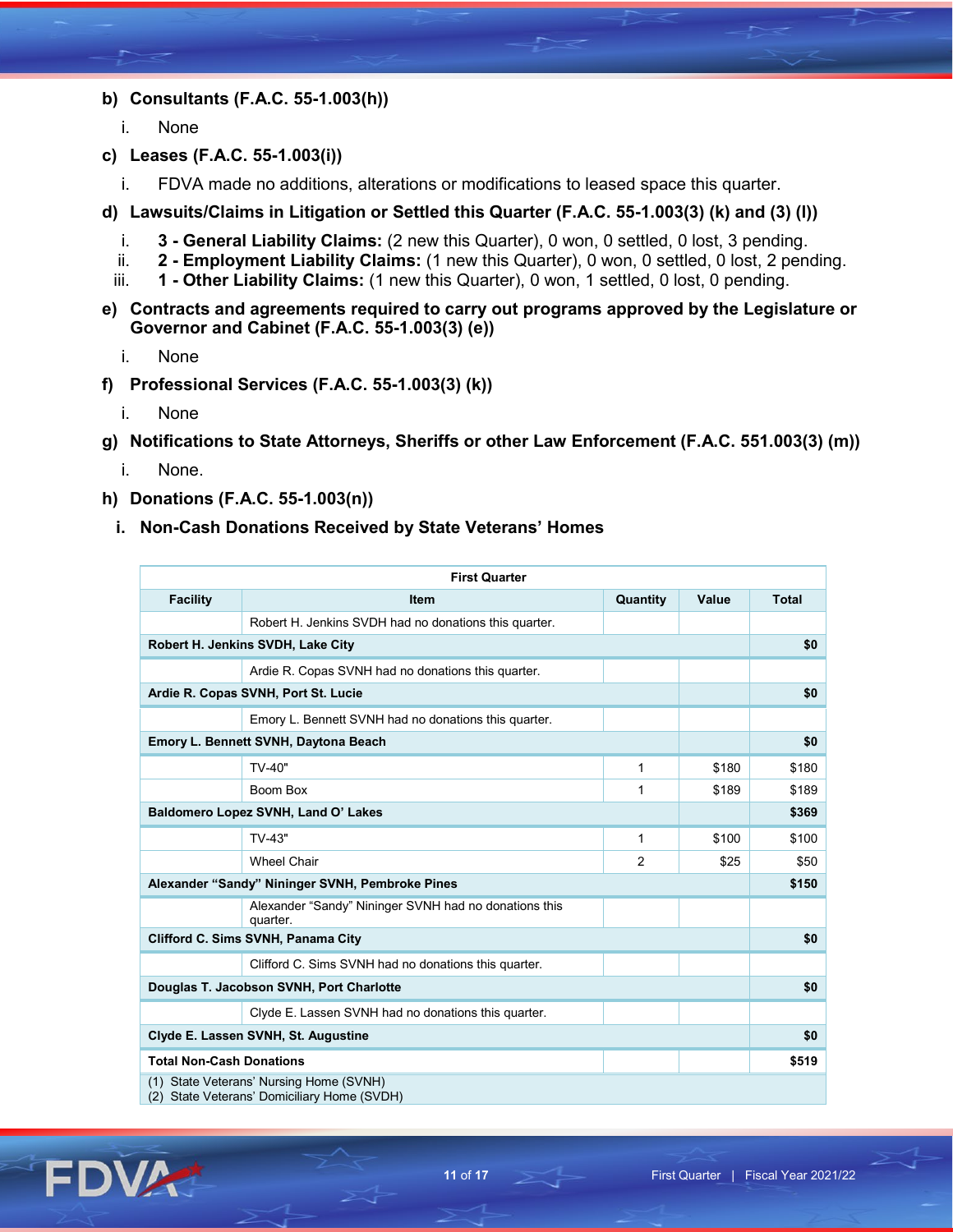# **iii. Cash Donations Received by State Veterans' Homes**

| <b>Facilities</b>                                                 | <b>First Quarter</b> | <b>YTD</b><br>FY 2020-21 |
|-------------------------------------------------------------------|----------------------|--------------------------|
| Robert H. Jenkins SVDH, Lake City                                 | \$810                | \$810                    |
| Ardie R. Copas SVNH, Port St. Lucie                               | \$0                  | \$0                      |
| Emory L. Bennett SVNH, Daytona Beach                              | \$0                  | \$0                      |
| Baldomero Lopez SVNH, Land O' Lakes                               | \$651                | \$651                    |
| Alexander "Sandy" Alexander "Sandy" Nininger SVNH, Pembroke Pines | \$1,100              | \$1,100                  |
| Clifford C. Sims SVNH, Panama City                                | \$1,025              | \$1,025                  |
| Douglas T. Jacobson SVNH, Port Charlotte                          | \$0                  | \$0                      |
| Clyde E. Lassen SVNH, St. Augustine                               | \$1,454              | \$1,454                  |
| <b>Total Cash Donations</b>                                       | \$5,040              | \$5,040                  |

# **i) Memberships in Professional Organizations Paid (F.A.C. 55-1.003(p))**

| <b>First Quarter</b>                                                                                |                                      |             |              |                                     |
|-----------------------------------------------------------------------------------------------------|--------------------------------------|-------------|--------------|-------------------------------------|
|                                                                                                     | <b>Activity</b><br><b>Connection</b> | <b>FHCA</b> | <b>NASVH</b> | <b>Total Per</b><br><b>Facility</b> |
| Robert H. Jenkins SVDH, Lake City                                                                   | \$130                                | \$1,652     | \$1,000      | \$2,782                             |
| Emory L. Bennett SVNH, Daytona Beach                                                                | \$130                                | \$4,316     | \$1,000      | \$5,446                             |
| Baldomero Lopez SVNH, Land O' Lakes                                                                 | \$130                                | \$4,329     | \$1,000      | \$5,459                             |
| Alexander "Sandy" Alexander, Pembroke Pines                                                         | \$130                                | \$4,354     | \$1,000      | \$5,484                             |
| Clifford C. Sims SVNH, Panama City                                                                  | \$130                                | \$4,316     | \$1,000      | \$5,446                             |
| Douglas T. Jacobson SVNH, Port Charlotte                                                            | \$130                                | \$4,341     | \$1,000      | \$5,471                             |
| Clyde E. Lassen SVNH, St. Augustine                                                                 | \$130                                | \$4,341     | \$1,000      | \$5,471                             |
| <b>State Veterans' Homes Total</b>                                                                  | \$1,040                              | \$27,648    | \$7,000      | \$35,688                            |
| The National Association of State Directors of Veterans Affairs, Inc.                               |                                      |             |              | \$600                               |
| The Institute for Public Procurement (NIGP)                                                         |                                      |             |              |                                     |
| Institute of Internal Auditors                                                                      |                                      |             |              | \$350                               |
| <b>Total</b>                                                                                        |                                      |             |              | \$37,008                            |
| Activity Connection - Activities Membership<br>(1)<br>(2)<br>Florida Health Care Association (FHCA) |                                      |             |              |                                     |

(3) National Association of State Veterans' Homes (NASVH)

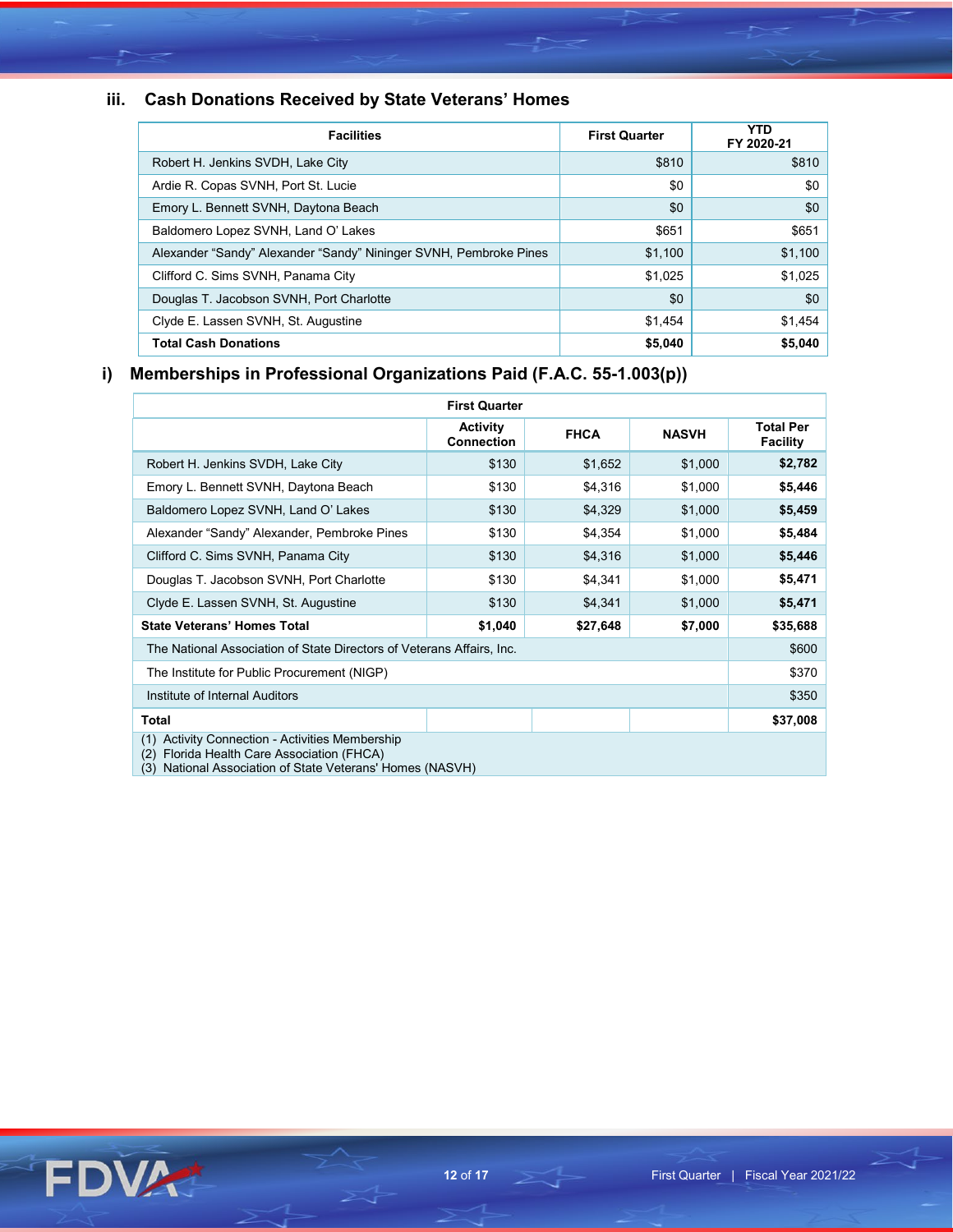

# **3) Veterans Florida (VF)**

During the first quarter of fiscal year 2021-22, VF submitted a Legislative Budget Request of \$2.4 million for FY 2022-23 through the Florida Department of Veterans' Affairs.

### **Marketing**

The DoD Warrior Games were canceled due to COVID-19 concerns, and we began discussions with VISIT Florida to reallocate the \$100,000 sponsorship, including creating new video content highlighting Florida's regions. We also started planning VISIT's upcoming LinkedIn campaign. We finalized agriculture ads in print and at the iHeart Radio's streaming platform. We worked with Embry Riddle Aeronautical University to issue a joint press release promoting the SkillBridge partnership and FloridaPolitics.com. Moreover, VF presented the results of the Virtual Expo to the Bank of America sponsors metrics for events.

| <b>Network Partner</b>      | Performance |               |           |  |
|-----------------------------|-------------|---------------|-----------|--|
|                             | July        | <b>August</b> | September |  |
| Unique Website Visitors     | 3.799       | 3.611         | 3,813     |  |
| Facebook Organic Post Reach | 5,849       | 3,893         | 8,631     |  |
| Newsletter Subscribers      | 34,966      | 35,136        | 35,207    |  |
| LinkedIn Post Reach         | 9,642       | 7,711         | 10,499    |  |
| Twitter Post Reach          | 5,299       | 3.097         | 3,781     |  |

### **Veterans Employment and Training Services (VETS)**

VETS Director Jeremy Sinnemaki presented at the 2021 MakeMore Manufacturing Summit and the Miami Memorial Health Care Veteran Employer virtual training. Also, Director Sinnemaki and the VETS team attended the Florida Sheriffs Association summer conference in Naples. Also, the VETS team met with the Federal Communications Commission Commissioner Brendan Carr and Veterans Services - Learning Alliance Corporation in Orlando.

The VETS team continues contacting and assisting veterans who are looking for employment and training services. VF continues to provide services to veterans and employers amidst COVID-19.

#### **Career Services Program**

The career services team is conducting employer training grant evaluations and contract renewals for fiscal year 2021-22. The team continues the work to expand both workforce grant employers and career matching opportunities to benefit our veterans. VF Development Manager Amy Entress presented at the Onward to Opportunity (O2O) Community-based service and support program virtual training. The team conducted the 2021 Veterans Florida Virtual Expo. In addition, the team also attended the Navy Tri-Base Job Fair in Jacksonville and the virtual 50strong SkillBridge Connect - Job Fair.

| <b>Veteran Leads Metrics</b> |                                             |                 |         |              |  |
|------------------------------|---------------------------------------------|-----------------|---------|--------------|--|
| <b>Month</b>                 | <b>Grant Reimbursement</b><br><b>Amount</b> | <b>Job Fair</b> | Website | <b>Total</b> |  |
| July*                        | \$0                                         | $54**$          | 113     | 167          |  |
| August*                      | \$0                                         |                 | 126     | 127          |  |
| September                    | \$85,588.83                                 | 20              | 108     | 128          |  |
| <b>Total</b>                 | \$85,588.83                                 | 75              | 347     | 422          |  |

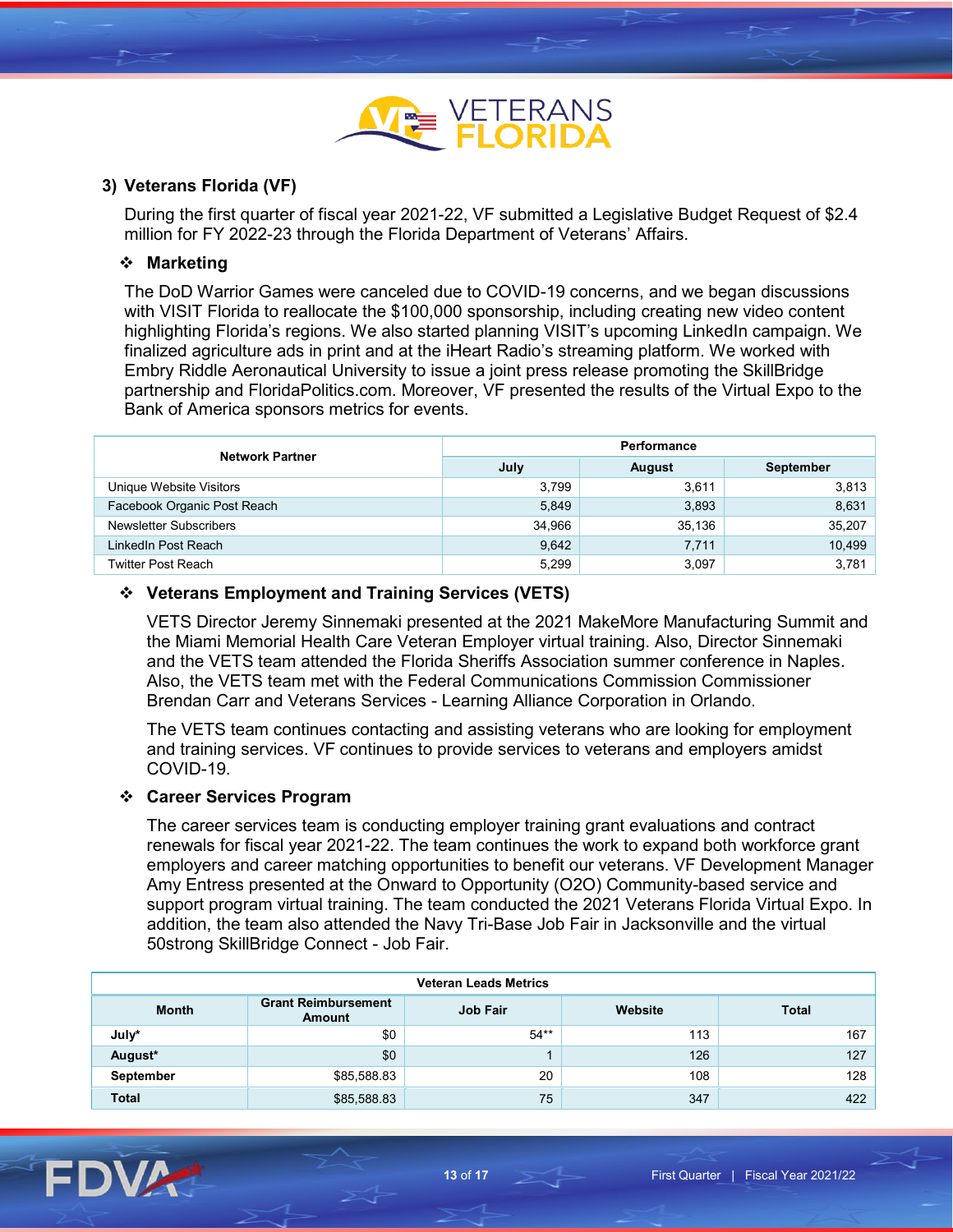**\* No grant requests were submitted in July and August.**

**\*\* New leads as a result of the Expo (should be noted that existing leads and those active in our database were also attendees at the Expo).**

#### **Veteran Agriculture Program**

VF was awarded a federal three-year Enhancing Agricultural Opportunities for Military Veterans Program grant by the U.S. Department of Agriculture (USDA) and the National Institute of Food and Agriculture (NIFA) to conduct the Veterans Florida Agriculture Program. The Veterans Florida Agriculture Program is an immersive, hands-on six-month paid fellowship, and selected veterans study at the University of Florida Institute of Food and Agricultural Sciences Research and Education Center.

Director Sinnemaki conducted a site visit at the UF/IFAS Indian River Research and Education Center in Fort Pierce.

| <b>Research and Education Partnership Status</b> |           |         |               |                  |
|--------------------------------------------------|-----------|---------|---------------|------------------|
| <b>Partners</b>                                  | Location  | Pending | <b>Active</b> | <b>Completed</b> |
| <b>Gulf Coast REC</b>                            | Wimauma   |         |               |                  |
| Mid-Florida REC                                  | Apopka    |         |               |                  |
| North Florida REC                                | Quincy    |         | 0             |                  |
| Fort Lauderdale REC                              | Davie     |         |               | 0                |
| Tropical Aquaculture Lab                         | Ruskin    |         | 0             |                  |
| Tropical REC *New                                | Homestead |         |               |                  |

#### **U.S. Department of Defense SkillBridge**

Veterans Florida continued to expand the DoD SkillBridge fellowship offerings with employers throughout the State of Florida to serve our transitioning active duty service members. Additionally, during the first quarter, VF partnered with the Florida Department of Corrections, offering an opportunity for corrections officers.

| <b>SkillBridge Partnership Status</b>                |                      |         |               |                  |
|------------------------------------------------------|----------------------|---------|---------------|------------------|
| <b>Partner</b>                                       | Location             | Pending | <b>Active</b> | <b>Completed</b> |
| <b>ARES Technical Services</b>                       | Kennedy Space Center |         |               |                  |
| Florida Department of<br><b>Economic Opportunity</b> | Statewide            |         | $\Omega$      |                  |
| Florida Highway Patrol                               | Statewide            | 8       | 4             |                  |

#### **Entrepreneurship Program**

The Entrepreneurship team collaborated with seven Florida Entrepreneurship Program partners to conduct various cohorts, workshops, and networking events. The new entrepreneurship partners are preparing for their fall offerings. The Request for Qualifications (RFQ) is still open, and we continue to accept proposals for the fiscal year 2021-22 entrepreneurship services.

#### **Board of Directors Meeting**

The Board of Directors approved the Board approved the Legislative objectives and current financial statements at the monthly meeting on September 30, in Tallahassee.

| artner       | Purpose   | <b>Frant Amount</b> | <b>Date</b> |
|--------------|-----------|---------------------|-------------|
| Regions Bank | ె Program | \$4.000             | יחכיו.      |

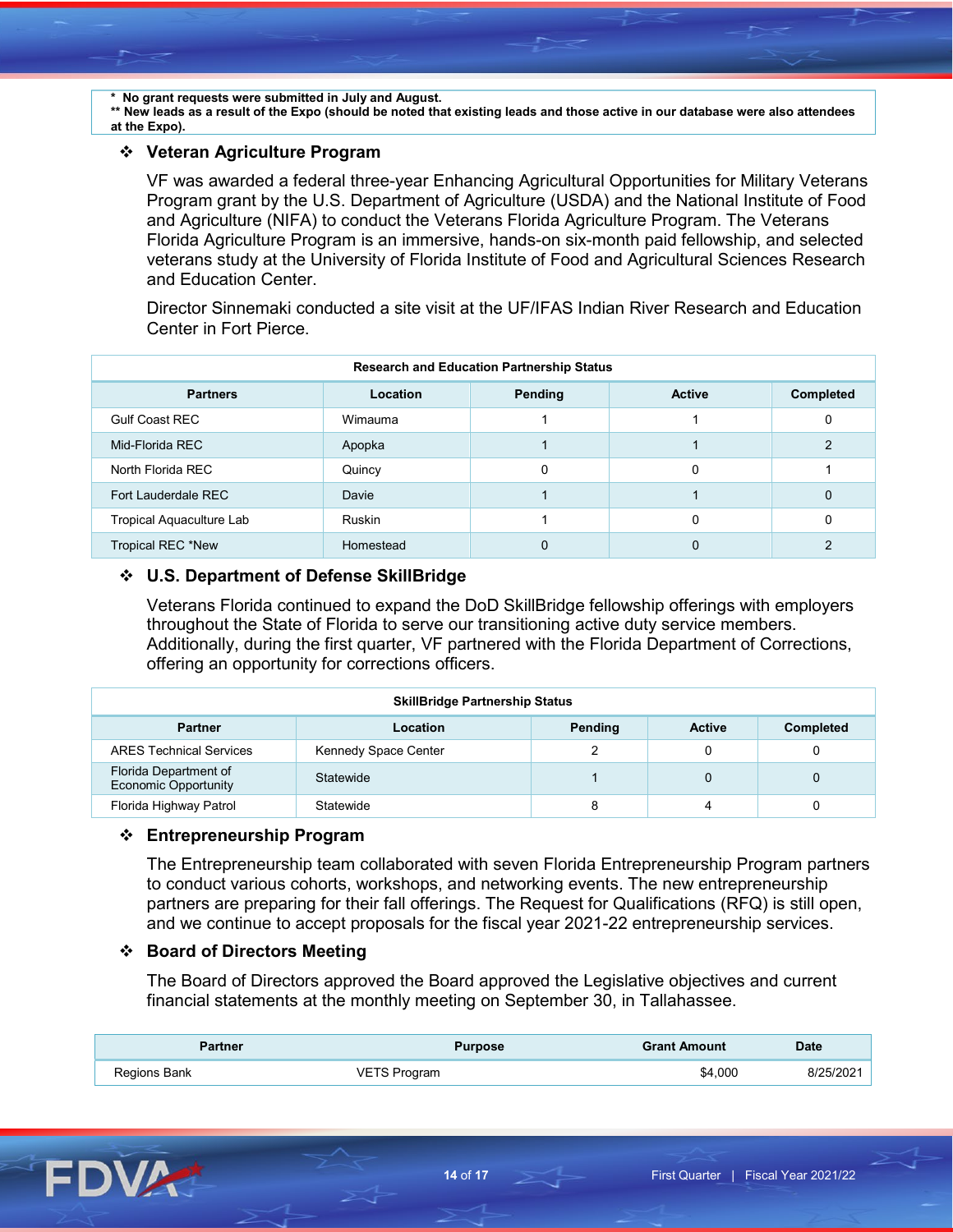**FLORIDA VETERANS** FOUNDATION-

# NO FLORIDA VETERAN LEFT BEHIND

# **4) Florida Veterans Foundation (FVF)**

The Foundation operates for the direct and indirect benefit for the veterans of Florida, the FDVA and State Veteran Service Organizations (VSO). FVF is a 501(C) (3) nonprofit operating for charitable and educational purposes. The Foundation operates solely on grants, donations and fundraisers. The Foundation operates with two full-time employee and one part-time intern.

#### **Board of Directors, FVF Staff & Volunteer Outreach**

All FVF board of directors are volunteers who donate time and resources to support the Foundation's mission and its programs to help veterans in need. Board Member Highlights: District 1A Director Mike Terhune provides free transport for fallen soldiers, via his Team Guardian Organization to their final resting place anywhere in the country. In addition to supporting the Foundation with funding and volunteer support, our Board Members also participate in raising funds for their local Veteran organizations on behalf of the foundation. During the first quarter alone, they raised over \$1,000,000 for Honor Flights, Memorial and Homeless Veterans.

| <b>Team Members</b>                          | <b>Hours</b> | <b>Events</b> | <b>Veterans Served</b> |
|----------------------------------------------|--------------|---------------|------------------------|
| Board of Directors & Volunteers              | 3,854        | 112           | 3,251                  |
| New Volunteers                               | 572          |               | 235                    |
| <b>FVF Headquarters Staff Received Calls</b> |              | 10            | .056                   |

| <b>Outreach Metrics</b> | Reach   | <b>Followers</b> |
|-------------------------|---------|------------------|
| Facebook                | 339,501 | 16,136           |
| Newsletter Subscribers  | 3.249   | 32.2%            |
| Veteran Data Services   | 42.810  |                  |
| Website Page Views      | 339,501 | 16,136           |

#### **Incoming Grants, Fundraising and Donations**

| <b>Grants, Fundraising</b><br>& Donations via Donations Webpage | <b>First Quarter</b> | YTD<br>FY 2021-22 |
|-----------------------------------------------------------------|----------------------|-------------------|
| Corporate / Business Grants                                     | \$56,300             | \$56,300          |
| Corporate / Individual Contributions                            | \$47,958             | \$47,958          |
| <b>Agency Grants</b>                                            | \$21,000             | \$21,000          |
| <b>Fundraising Events</b>                                       | \$21,300             | \$21,300          |
| Affiliated Organization Contributions                           | \$56,300             | \$56,300          |
| TOTAL                                                           | \$146,558            | \$146,558         |

#### **FVF Grants and Funds**

| <b>Revenue / Projections</b>     | Total | Amount    |
|----------------------------------|-------|-----------|
| Incoming Grants Approved         |       | \$40,000  |
| Incoming Grants Pending Approval | n     | \$147.000 |

#### **Florida Veterans Support Crisis Hotline**

FVF continues its partnership with the Crisis Center of Tampa Bay to support Suicide

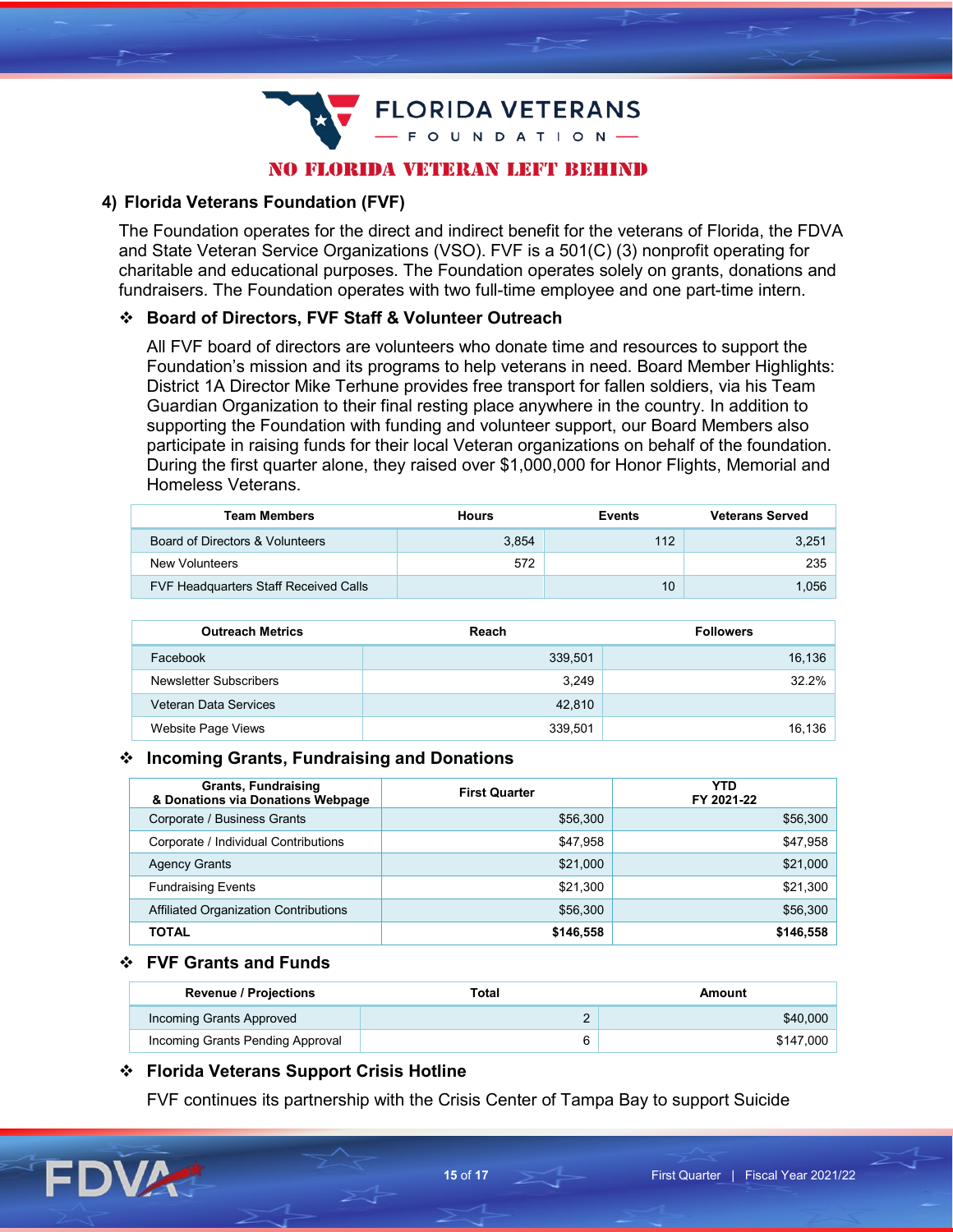Prevention, Opioid Addiction and Mental Health issues. The center attains approximately 12,000+ calls per quarter.

# **COVID-19 Project Relief Fund**

The Foundation has partnered with the American Legion of Florida and created the COVID-19 Project Relief Fund to help veterans affected by the pandemic with various needs.

# **FVF Outreach Programs**

| <b>YTD Veterans Assistance = \$30,582</b><br>July 1, 2021 thru September 30, 2021 |                                     |  |
|-----------------------------------------------------------------------------------|-------------------------------------|--|
| Veterans Homeless Shelter Programs                                                | COVID-19 Project Vet Relief Fund    |  |
| VA Pension Claims Assistance                                                      | Homeless Meals and other Assistance |  |
| <b>Emergency Referral Services</b>                                                | <b>Veterans Recognition Awards</b>  |  |
| <b>Volunteer Recruitment Program</b>                                              | <b>Emergency Shelter Assistance</b> |  |

# **Aging Wartime Veterans**

VA Pension - Aid & Attendance Financial Workshops Claim partners provided nine free seminars and received approvals for 517 Aids & Attendance Claims during the first quarter.

| <b>Forgotten Warrior Project Approved</b><br><b>Year to Date</b>    | *267 Claims  |
|---------------------------------------------------------------------|--------------|
| Average Benefit Per Veteran Over 3 Years                            | \$51,200     |
| Average Total Veteran Benefits Over 3 Years                         | \$13,670,400 |
| Economic Impact                                                     | $x$ 2.39     |
| <b>Total Amount with Economic Impact</b>                            | \$32,672,256 |
| *Figures based on three-year life expectancy after claims approval. |              |

# **Legacy of Service**

The Foundation signed a recent Memorandum of Understanding (MOU) with Sachs Media who has designed a "Legacy of Service" campaign to further the mission of the Foundation to help veterans in need. It is fully funded by outside sources who support the project through paid advertising.

# **Gadsden Flag License Plate**

The funds will help with recurring funding for foundation sustainability and continue its mission of helping veterans in need. The plate will go into production soon. FVF sold approximately 329 vouchers, FVF Marketing plan in on standby to sell 3,000 vouchers.

# **Volunteer Florida Grant (VFG)**

Ongoing grant to recruit and track 400+ volunteers, their hours and participation, etc. As of September 30, we have cataloged over 411 new volunteers on record who assist with the grant requirements and have logged in over 6,000 hours of volunteer work.

# **A State at War, Florida during WWII Documentary**

A new project in collaboration with 82 West Productions to produce a film on Florida during WWII explores the contributions Floridians made and their sacrifices that helped to win the war. FVF retains 10 percent of all monies for the project along with future DVDs and other sales.

# *Forward March* **Ambassadors for Veterans Council**

FVF recruited nine new Ambassadors to support the FVF with sustainable funding and extended outreach. A total of 32 Ambassadors serve at FVF as of September 30.